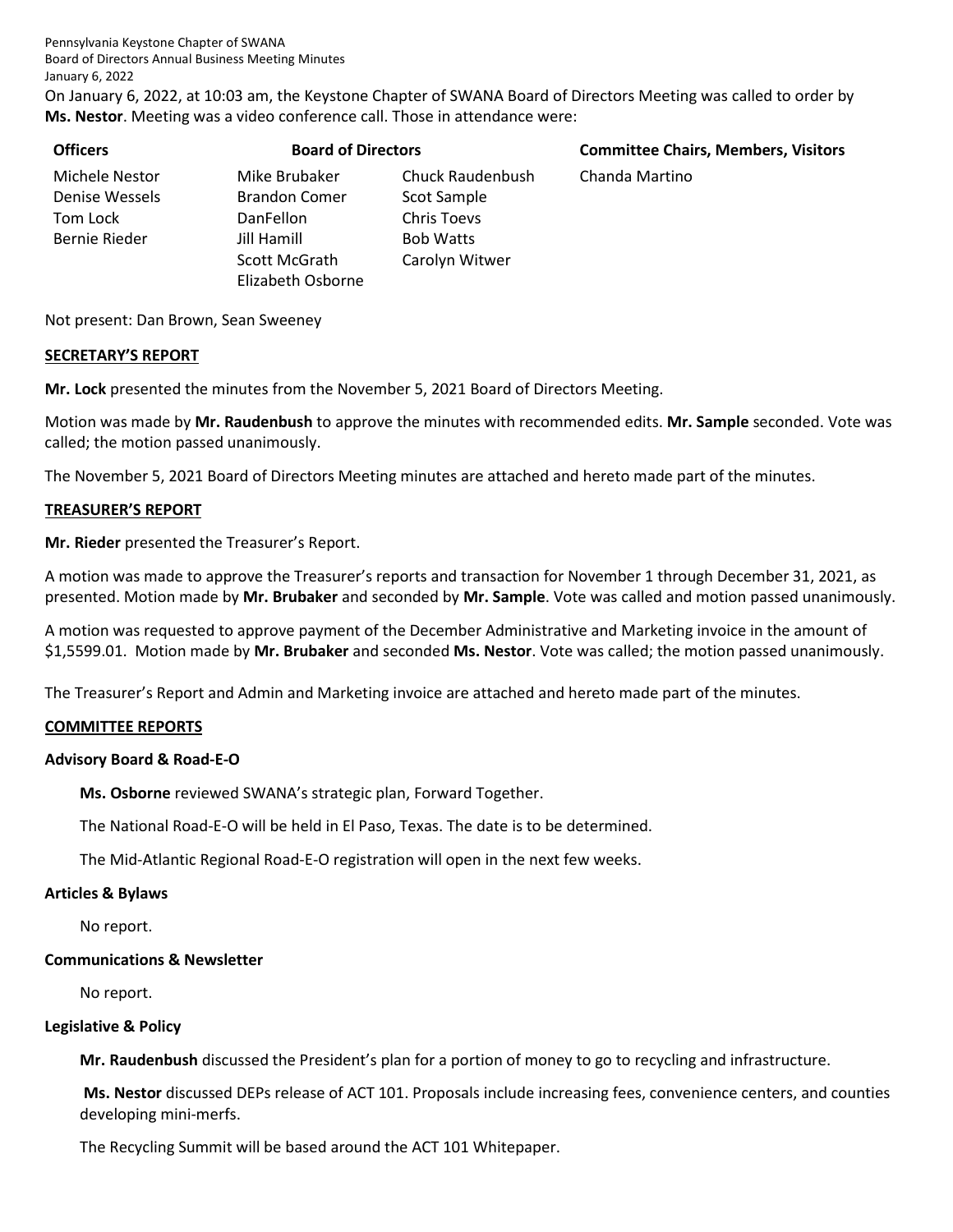#### **Membership & Marketing**

**Ms. Nestor** discussed the results of the November planning meeting.

#### **Personnel & Nominating**

No report.

#### **Fall Conference**

Exhibitor and Sponsor registrations will be opening in the next few weeks. There will be new exhibitor packages to include the Recycling and Safety Summits.

#### **Mini-Tech Seminars**

Ms. Wessels discussed upcoming mini-technical seminars including the December 15<sup>th</sup> mini-tech at Lanchester Landfill on Leachate Treatment.

#### **Safety**

**Ms. Osborne** discussed the 2020 National Census of Fatal Occupational Injuries Report from the US Department of Labor Bureau of Labor Statistics. The waste industry was  $6<sup>th</sup>$  most dangerous occupations. Part of SWANA's strategic plan is to get the waste industry out of the top 10. The report will be circulated to the Board.

#### **Scholarships**

No report.

#### **Young Professionals**

No report.

#### **Strategic Planning**

No report.

#### **CHAPTER CALENDAR**

#### **February 2022**

- Thursday, 2/3, 10 am **Board Meeting Conference Call**
- Scholarship applications released from SWANA International
- Send Scholarship announcement to members

#### **March 2022**

- Thursday, 3/3, 10 am **Board Meeting Conference Call**
- 3/14 & 3/15, **Recycling Summit, Hilton Harrisburg**
- 3/15, Article Deadline for Spring Edition of *The Keystone*

#### **April 2022**

- Thursday, 4/7, 10 am **Board Meeting Conference Call**
- Distribute Spring Edition of *The Keystone*

#### **May 2022**

- 5/1, Chapter Scholarship Application Deadline
- Thursday, 5/5, 10 am **Board Meeting, TBD**
- 5/12 & 5/13, **2022 Mid-Atlantic Regional Road-E-O, Elkton, MD**
- 5/17 & 5/18, **Safety Summit, Hilton Harrisburg**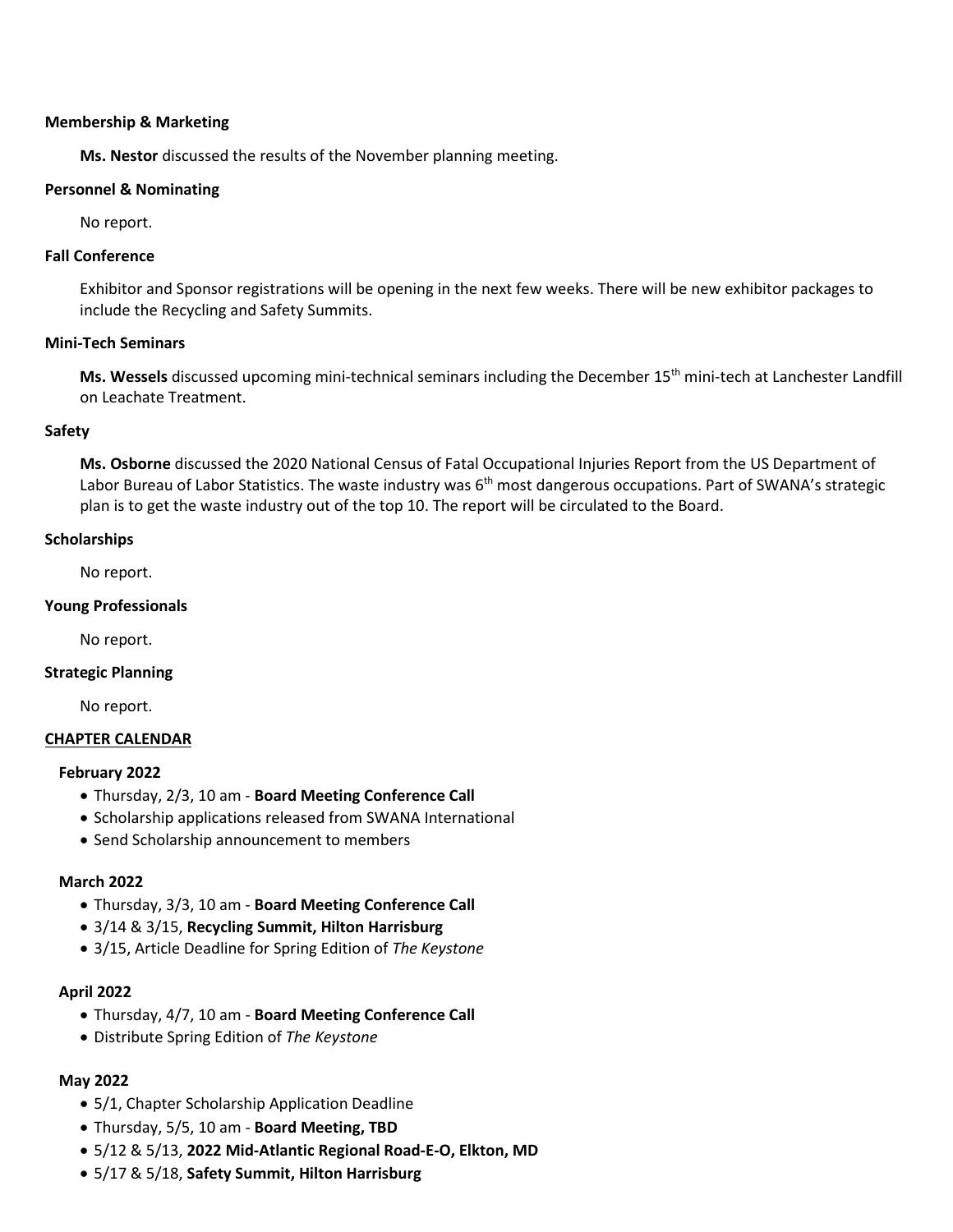#### **June 2022**

- Thursday, 6/2, 10 am **Board Meeting Conference Call**
- 6/1, Deadline for submittal of Grant H. Flint Scholarship recommendations to SWANA
- Nominating Committee presents Slate of Officers and Directors for election

#### **July 2022**

- **No Board Meeting**
- Wednesday 7/15, Article Deadline for Summer Edition of The Keystone

#### **August 2022**

- Thursday, 8/4, 10 am **Board Meeting Conference Call**
- Distribute Summer Edition of *The Keystone*

#### **September 2022**

- 9/7 & 9/8, **Annual Joint Fall Conference, Hilton Harrisburg**
- 9/8, **Chapter Annual Business Meeting and Election** immediately following Fall Conference
- Chapter Fiscal Year Ends

#### **OLD BUSINESS**

Quickbooks will no longer be offered as a desktop version. After the Fall Conference, we will look at moving to the subscription version.

#### **NEW BUSINESS**

Discussion regarding the SWANA questionnaire and who has submitted it.

**Mr. Raudenbush** thanked the Board for sympathy gift.

#### **NEXT MEETING**

The next regularly scheduled meeting of the Keystone Chapter Board of Directors will be a video conference meeting on February 3, 2022, at 10:00 am. All members are welcome.

#### **ADJOURN**

With no further business to address, the Board went into Executive Session and adjourned the meeting from there.

Respectfully Submitted,

Chanda Martino Business Manager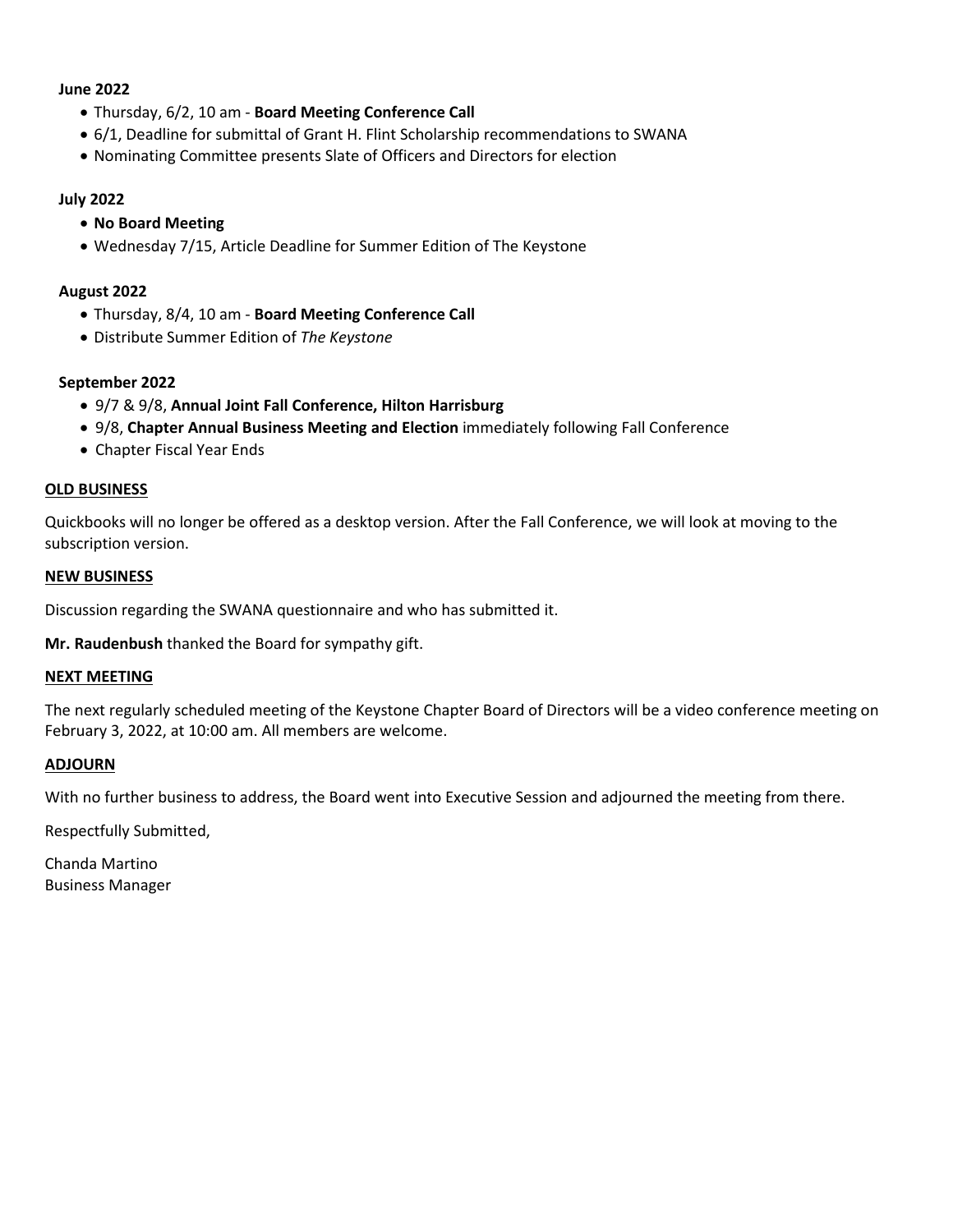#### **Treasurer's Report**

January 5, 2022

- 1. Balance Sheet as of Dec 31
- 2. Transaction Detail by Account Nov 1 through Dec 31

A **MOTION** is requested to approve the Treasurer's Reports and all transactions November 1 through December 31, 2021.

3. Administrative and Marketing Director October invoice for \$1.599.01.

A **MOTION** is requested to approve the Admin & Marketing invoice as presented.

Chanda Martino

Administrative & Marketing Director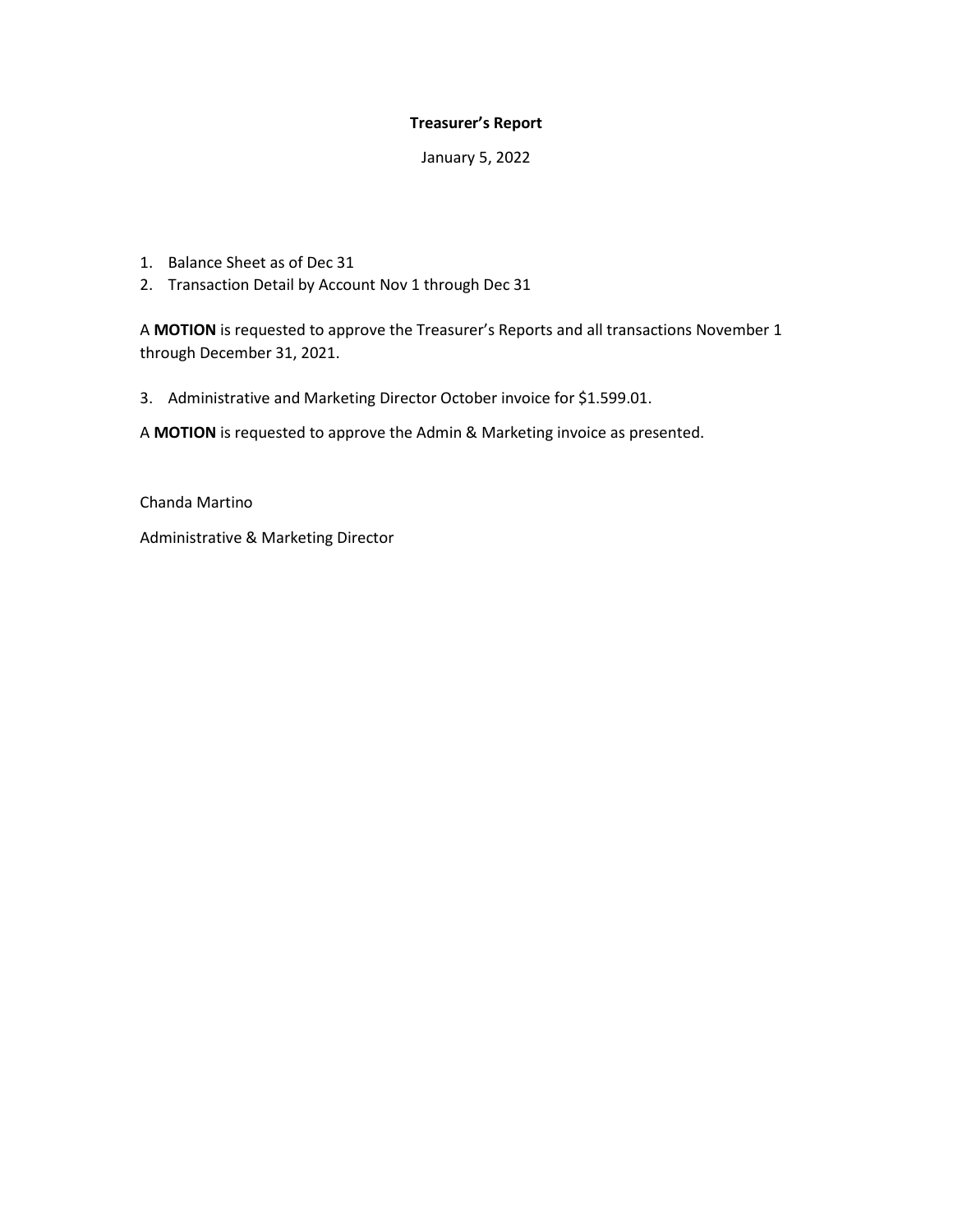# 4:29 PM PA Keystone Chapter of Solid Waste Association of N.America 01/05/22 Balance Sheet

| As of December 31, 2021 |  |
|-------------------------|--|

|                                           | Dec 31, 21  |
|-------------------------------------------|-------------|
| <b>ASSETS</b>                             |             |
| <b>Current Assets</b>                     |             |
| <b>Checking/Savings</b>                   |             |
| 1003 First Citizens                       | 42,986.64   |
| 1005 Edward Jones                         | 55,367.26   |
| <b>Total Checking/Savings</b>             | 98,353.90   |
| <b>Total Current Assets</b>               | 98,353.90   |
| <b>TOTAL ASSETS</b>                       | 98,353.90   |
| <b>LIABILITIES &amp; EQUITY</b><br>Equity |             |
| 30000 Opening Balance Equity              | 30,928.95   |
| 3030 Unrestricted Net Assets              | 70,267.52   |
| <b>Net Income</b>                         | $-2,842.57$ |
| <b>Total Equity</b>                       | 98,353.90   |
| <b>TOTAL LIABILITIES &amp; EQUITY</b>     | 98,353.90   |
|                                           |             |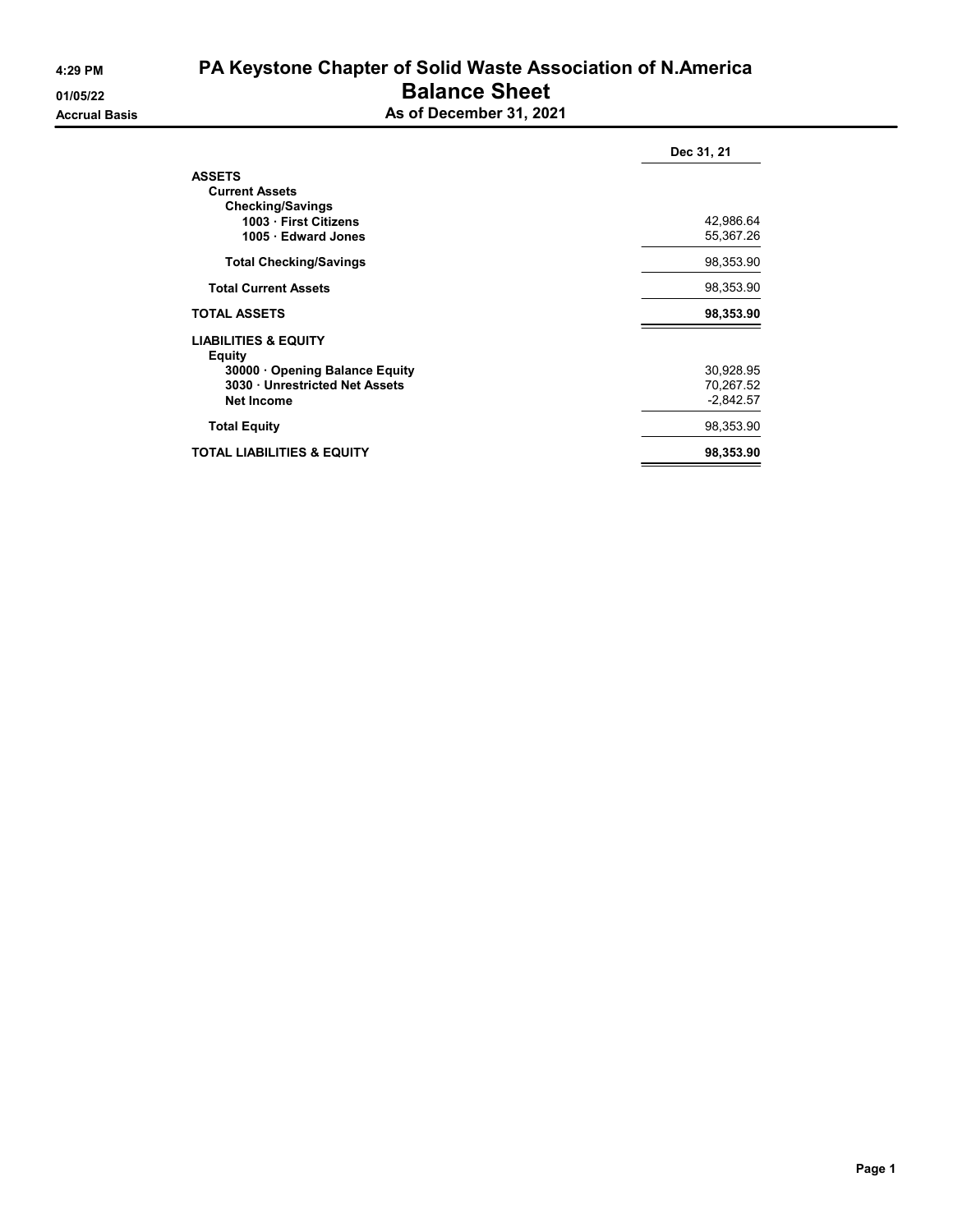# 4:28 PM PA Keystone Chapter of Solid Waste Association of N.America 01/05/22 Transaction Detail by Account

### Accrual Basis November through December 2021

| Type                        | <b>Date</b> | Memo<br>Name             |                                         | <b>Amount</b> |  |
|-----------------------------|-------------|--------------------------|-----------------------------------------|---------------|--|
| 1003 First Citizens         |             |                          |                                         |               |  |
| Check                       | 11/04/2021  | <b>Network Solutions</b> | Professional Email for 1 year - expires | -54.26        |  |
| Deposit                     | 11/04/2021  |                          | Deposit - October 2021 dues             | 1,361.00      |  |
| <b>Bill Pmt - Check</b>     | 11/15/2021  | Chanda Martino           | October 2021 Admin & Marketing          | $-1,579.94$   |  |
| Deposit                     | 11/17/2021  |                          | Deposit                                 | 55.00         |  |
| Deposit                     | 11/18/2021  |                          | Deposit                                 | 15.00         |  |
| Deposit                     | 11/19/2021  |                          | Deposit                                 | 30.00         |  |
| Check                       | 12/02/2021  | AffiniPay                | merchant services fee                   | $-4.35$       |  |
| Deposit                     | 12/03/2021  |                          | Deposit                                 | 25.00         |  |
| Check                       | 12/06/2021  | Spoonfull of Comfort     | $\cdots$                                | $-96.98$      |  |
| Deposit                     | 12/07/2021  |                          | Deposit                                 | 40.00         |  |
| <b>Bill Pmt - Check</b>     | 12/08/2021  | Chanda Martino           | November 2021 Admin & Marketing         | $-2,212.96$   |  |
| Deposit                     | 12/08/2021  |                          | Deposit                                 | 95.00         |  |
| Deposit                     | 12/09/2021  |                          | Deposit                                 | 30.00         |  |
| Deposit                     | 12/14/2021  |                          | Deposit                                 | 25.00         |  |
| Deposit                     | 12/16/2021  |                          | Deposit - November 2021 dues            | 1,368.60      |  |
| Check                       | 12/17/2021  | <b>SWANA</b>             | SWANA membership for K Dougherty        | $-71.40$      |  |
| Total 1003 · First Citizens |             |                          |                                         | $-975.29$     |  |
| TOTAL                       |             |                          |                                         | $-975.29$     |  |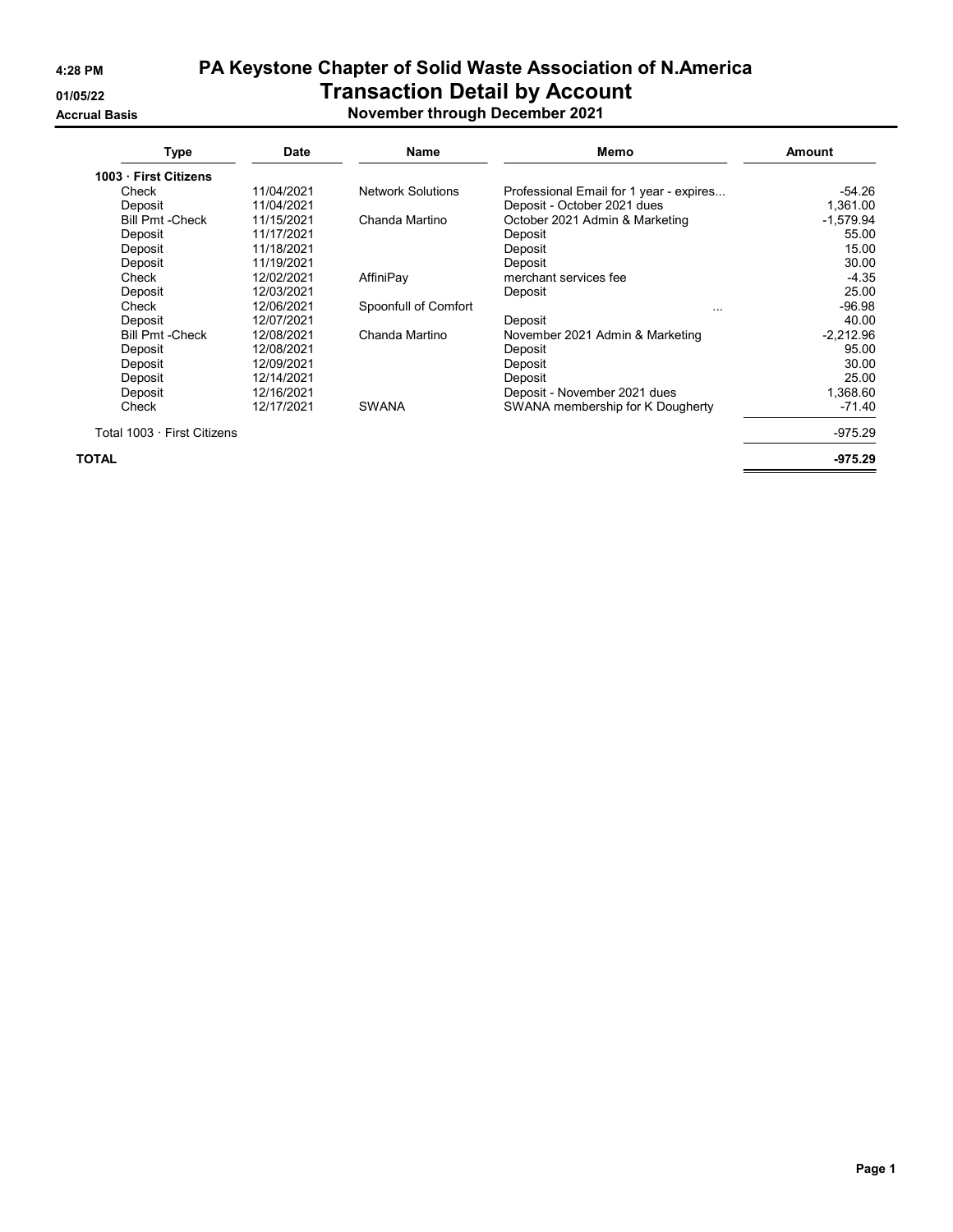

# Bill To Date: 1/3/2022

Pennsylvania Keystone Chapter of SWANA 1610 Russell Road, Lebanon, PA 17046

| <b>Admin &amp; Marketing</b>                   | <b>Amount</b> |  |  |
|------------------------------------------------|---------------|--|--|
| Hours for December 1, 2021 - December 31, 2021 | \$1,453.12    |  |  |
| Mileage                                        | \$55.89       |  |  |
| Phone                                          | \$60.00       |  |  |
| Internet                                       | \$30.00       |  |  |
| Total Admin & Marketing                        | \$1,599.01    |  |  |

| <b>Column1</b> | Amount |
|----------------|--------|
|                |        |
|                |        |
|                |        |
| Total          |        |

November Total \$1,599.01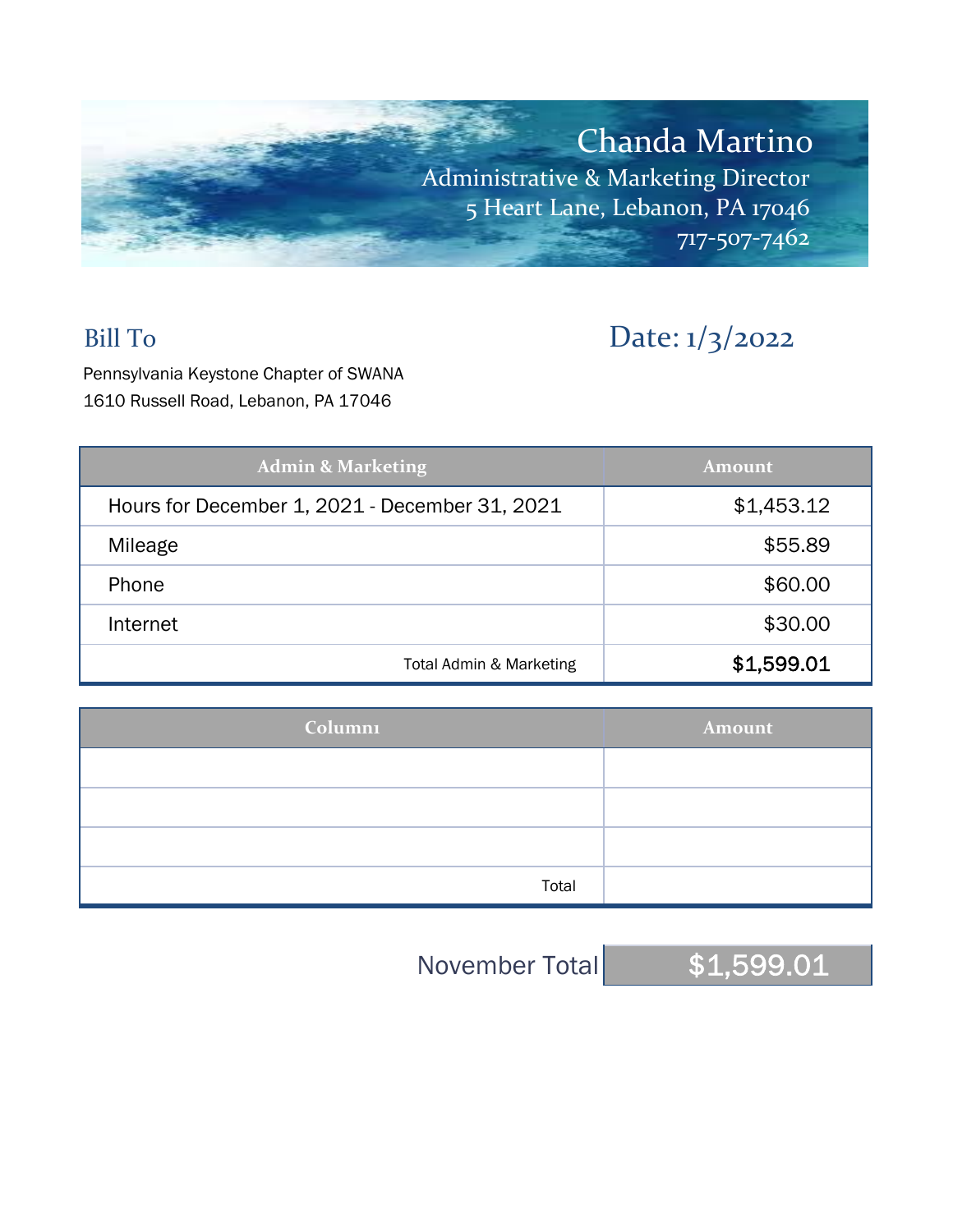| Pennsylvania Keystone Chapter of SWANA<br><b>Administrative and Marketing Director</b> |                |                                                                                            |                |                  |                       |                    |                        |
|----------------------------------------------------------------------------------------|----------------|--------------------------------------------------------------------------------------------|----------------|------------------|-----------------------|--------------------|------------------------|
|                                                                                        |                | December 1, 2021 - December 31, 2021                                                       |                |                  |                       |                    |                        |
| Date                                                                                   | <b>Mileage</b> |                                                                                            | General        | <b>Fall Conf</b> | Roadeo                |                    | MiniTech   Total Hours |
| 1-Dec                                                                                  |                | mini-tech events to swana calender, website mods                                           | 0.75           |                  |                       | 0.75               | 1.5                    |
| 3-Dec                                                                                  | 7.2            | GLRA - mail, sympathy gift, email, newsletter items, BOD meeting prep                      | 3              |                  |                       |                    | 3                      |
| 6-Dec                                                                                  |                | annual review, email, timesheet, invoice                                                   | 5.25           |                  |                       |                    | 5.25                   |
| 7-Dec                                                                                  |                | Call w Tanya for roadeo, scholarships for newsletter, roadeo registration, website updates | 2.5            |                  | 1.25                  |                    | 3.75                   |
| 8-Dec                                                                                  |                | email, MT email                                                                            | 1.25           |                  |                       | 0.25               | 1.5                    |
| 10-Dec                                                                                 |                | check signed, email                                                                        | $\mathbf{1}$   |                  |                       |                    | 1                      |
| 13-Dec                                                                                 |                | email, membership call, QB, auditor docs, monthly docs, roadeo registrations, MT prep      | $\overline{2}$ |                  | 1.25                  | $\mathbf{1}$       | 4.25                   |
| 14-Dec                                                                                 |                | print nametags, email                                                                      | $\mathbf{1}$   |                  |                       | $\mathbf{1}$       | $\overline{2}$         |
| 15-Dec                                                                                 | 78.2           | Lanchester Landfill Mini-tech, email, call from CO chapter                                 | 6.5            |                  |                       |                    | 6.5                    |
| 16-Dec                                                                                 | 7.2            | GLRA - mail, email, QB admin                                                               | 1.75           |                  |                       |                    | 1.75                   |
| 17-Dec                                                                                 |                | email, QB admin, timesheet                                                                 | 1.75           |                  |                       |                    | 1.75                   |
| 21-Dec                                                                                 | 7.2            | GLRA - mail, BOD meeting prep, roadeo reg, timesheet, MT invoices & CEUs                   | 1.5            |                  | 0.5                   | 1                  | 3                      |
| 27-Dec                                                                                 |                | email                                                                                      | 0.5            |                  |                       |                    | 0.5                    |
| 29-Dec                                                                                 |                | newsletter items, email, BOD meeting prep, review prep                                     | 2.25           |                  |                       |                    | 2.25                   |
|                                                                                        |                |                                                                                            |                |                  |                       |                    |                        |
|                                                                                        |                | <b>Total December Hours</b>                                                                | 31             | $\Omega$         | 3                     | 4                  | 38                     |
| <b>Total Miles</b>                                                                     | 99.8           |                                                                                            | \$1,185.44     | \$               | \$114.72              | \$152.96           |                        |
|                                                                                        |                |                                                                                            |                |                  |                       |                    |                        |
|                                                                                        |                |                                                                                            |                |                  |                       |                    |                        |
|                                                                                        |                |                                                                                            |                |                  |                       | <b>TIME</b>        | \$1,453.12             |
|                                                                                        |                |                                                                                            |                |                  |                       | <b>MILEAGE</b>     | Ŝ.<br>55.89            |
|                                                                                        |                |                                                                                            |                |                  |                       | <b>PHONE</b>       | Ś.<br>60.00            |
|                                                                                        |                |                                                                                            |                |                  |                       | <b>INTERNET \$</b> | 30.00                  |
|                                                                                        |                |                                                                                            |                |                  | <b>DECEMBER TOTAL</b> |                    | \$1,599.01             |
|                                                                                        |                | 1st QTD Hours                                                                              | 81.5           | 0.5              | 0                     | $\mathbf 0$        | 82                     |
|                                                                                        | 2nd QTD Hours  |                                                                                            | 55.75          | 0.25             | 0                     | 1.75               | 57.75                  |
|                                                                                        | 3rd QTD Hours  |                                                                                            | 87             | 0.25             | $\Omega$              | 14.25              | 101.5                  |
| 4th QTD Hours                                                                          |                | 108.25                                                                                     | 2              | 3                | 6                     | 119.25             |                        |
| <b>YTD hours</b>                                                                       |                | 332.5                                                                                      | 3              | 3                | $\overline{22}$       | 360.5              |                        |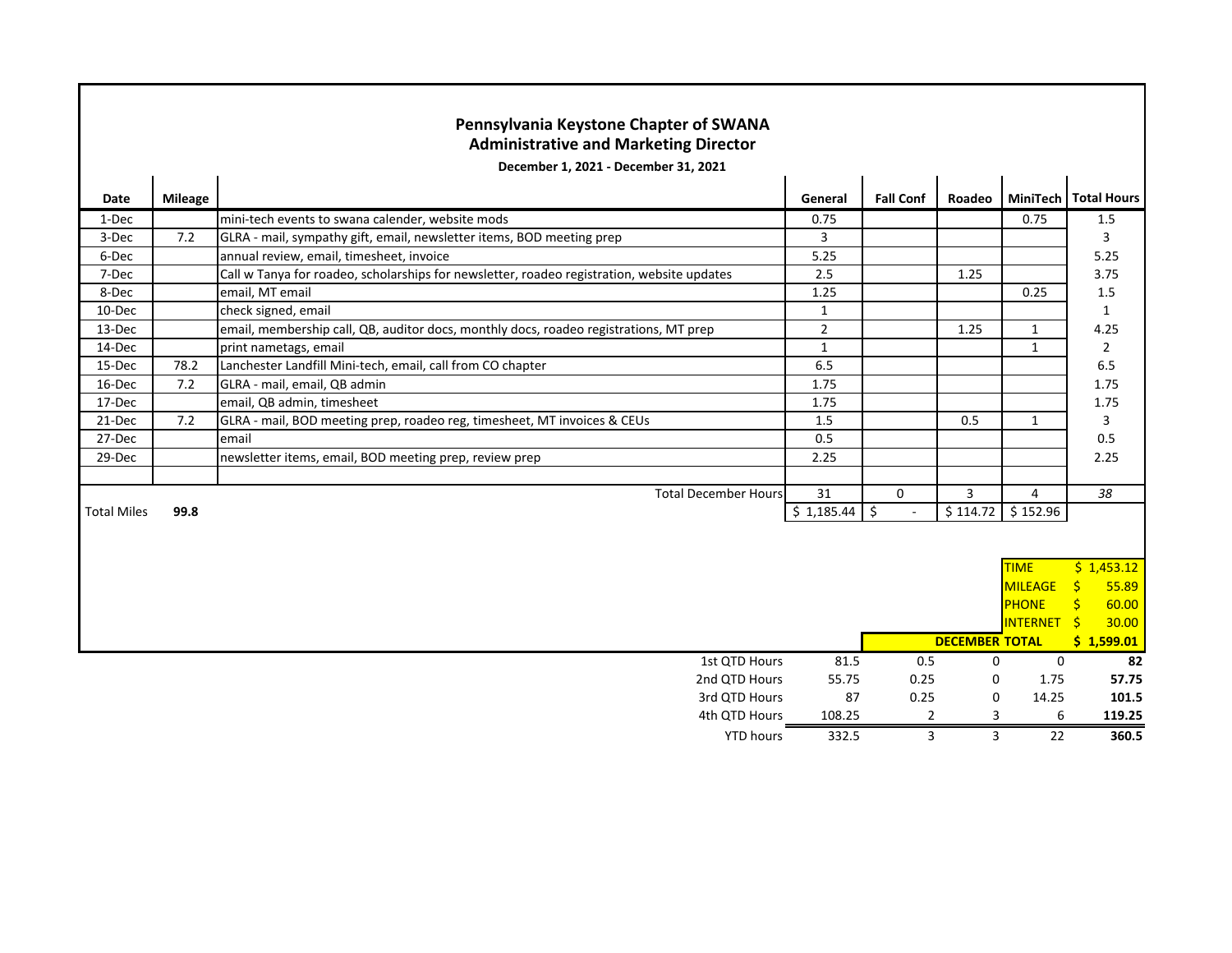### **Mini-tech Committee Report January 2022**

#### **Past Mini-techs**

• December 15 - Rochem Reverse Osmosis Plant at Lanchester LF – 18 attendees

#### **Scheduled Mini-techs**

- March 29 Penn Waste Recycling plant
- Spring TBD LCSWMA removal of metal fines from incinerator ash

#### **Planning Stages**

- TBD webinar EFS Plastics Hazleton, PA recycling plant for #3-7 plastics, HDPE as well as grocery bags and transparent film – would speak about plastics that we source from various MRFs and what we recycle them into
- TBD York County recycling plant upgrades

#### **Other ideas**

Radiation Monitoring

E-waste facility tour (GLRA facility after constructed)

Anaerobic Digester: Brubaker Farm Tour (Lancaster County), Reinhold Farm Tour (Juniata County) or City of Philadelphia digester, or Milton Sewer Authority? Wind Defender (Elliot Pugh)

#### **SWANA 3-day Managing Composting Programs Certification Course**

- SWANA charges Chapter \$425/manual
- National rate is \$859 for members and \$1,059 for non-members, plus exam (\$250 members, \$400 non-members). Chapter can charge less.
- SWANA now offers as an online course sent email to those interested in course to gauge interest in in-person vs. online.

Survey sent to all members – 20 responses to date (11 interested in course, 9 are not)

Interested and # of attendees (potential # of Attendees = 15-19)

- City of Pittsburgh (2 individuals responded) (2-4)
- LCSWMA (1)
- Centre County Recycling & Refuse Authority (3)
- Allegheny County Health Dept. (1)
- Chestnut Hill Township (1)
- $\bullet$  Chrin  $(1)$
- City of Harrisburg (1-2)
- Millcreek Township (1-3)
- City of Lancaster (1)
- CCSWA (3)

#### Preferred Month: **October (12 responses)**

Potential Instructor: Jessica Moore, University of MD, Manager of Recycling and Administration – email sent to gauge interest